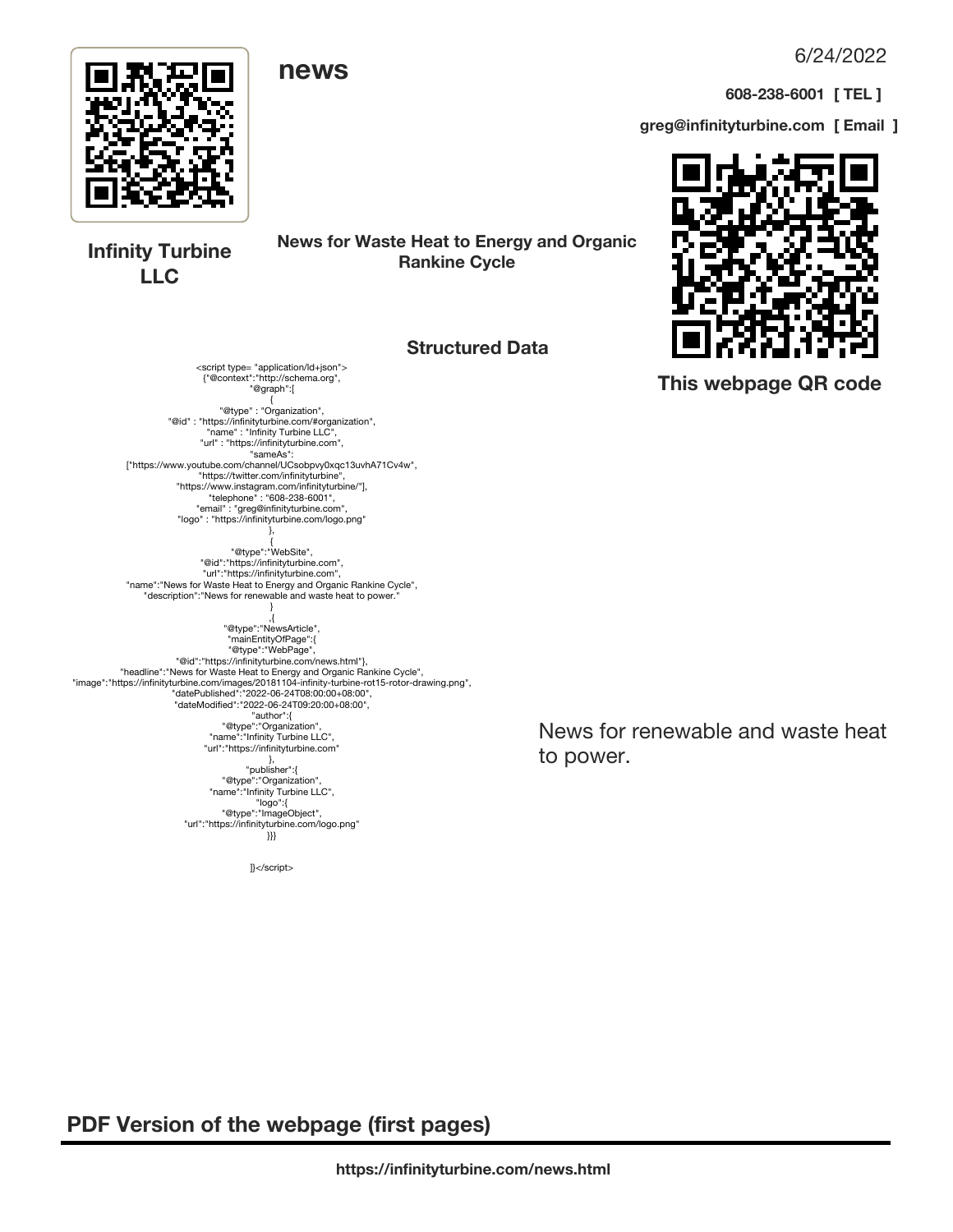## **All Turbine Plans are Introductory Priced at \$10,000 USD Each**

All turbine and system plans are \$10,000 USD. This includes a license to build one set. Unlimited build license packages are available. This allows you to economically build one turbine or system and try before you invest in a unlimited build license.

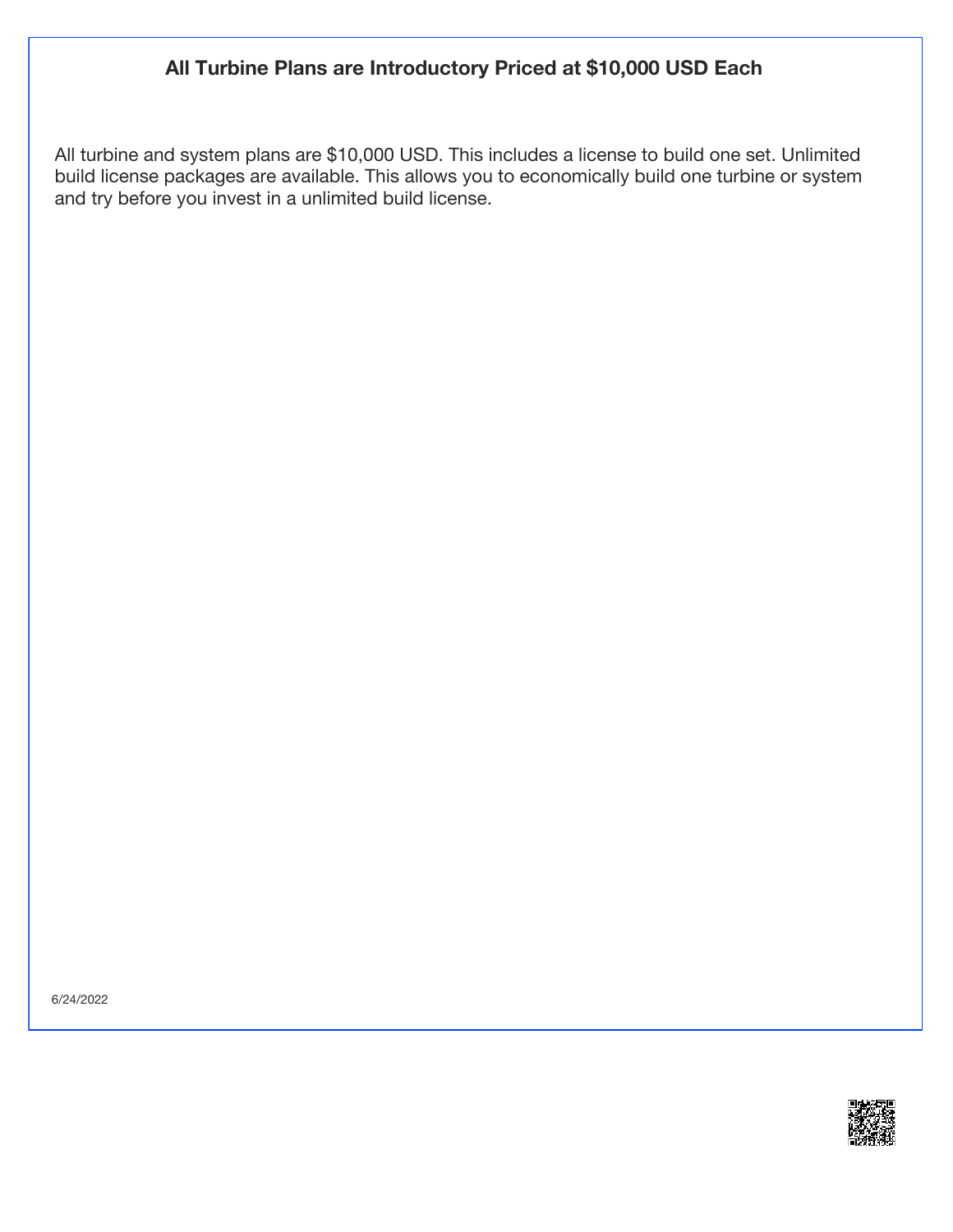## **About Infinity Turbine LLC**

Waste Heat Power: For years we've been hearing requests from customers who would like to use their waste heat to generate power, both on land and marine applications. To meet that demand, we formed Infinity Turbine LLC in 2008 and developed the IT10, the worlds first production 10 kw ORC (Organic Rankine Cycle) waste heat to power generator.

New developments in CO2 Brayton Cycle may allow efficiencies to reach 30-50 percent. This is a huge increase from the legacy ORC process which has a system efficiency (bottoming cycle) of 5-15 percent).

We now offer a CO2 Turbine Development Platform for educators and energy developers.

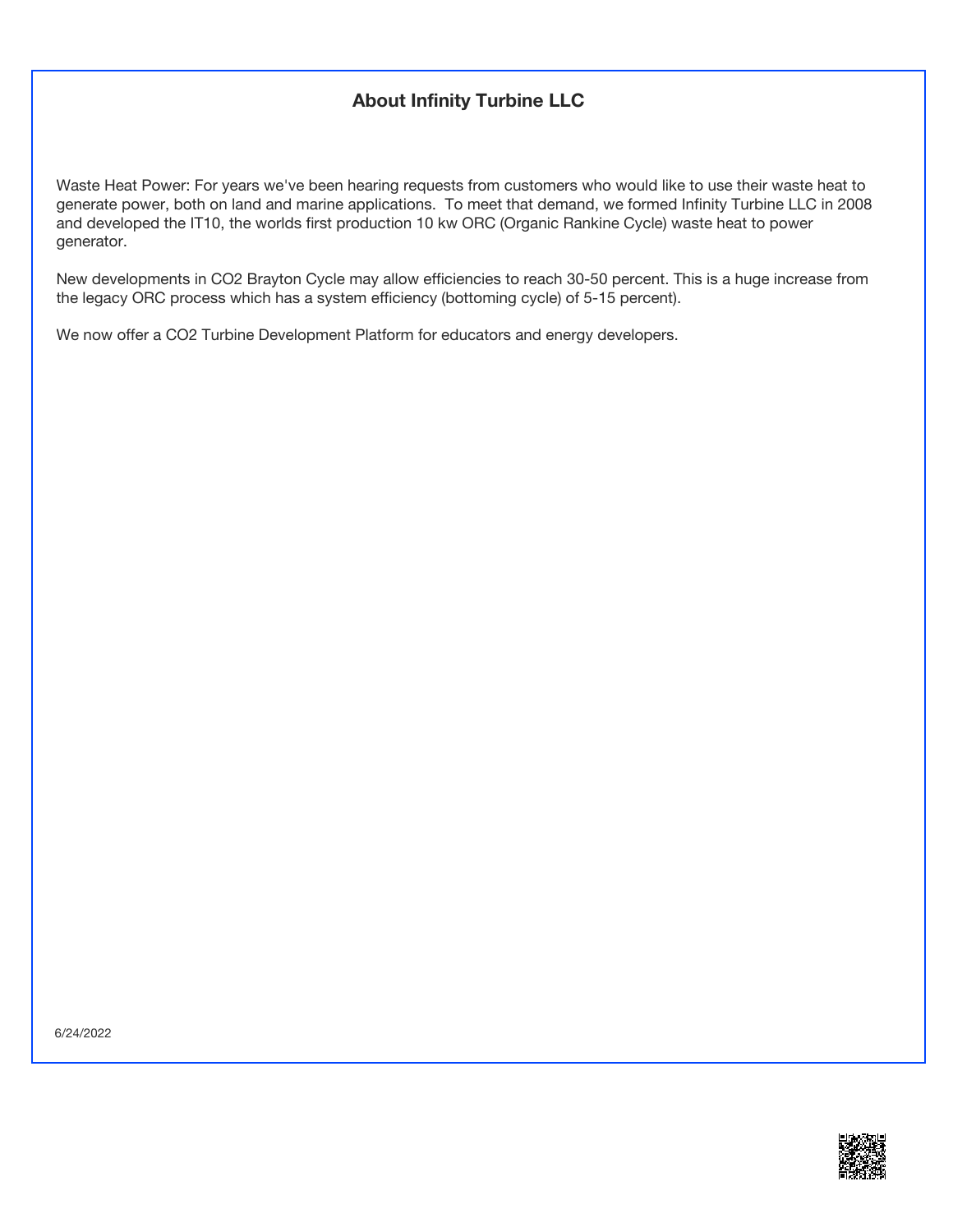### **Infinity Turbine Introduces ROT12 Experimental Turbine Generator**

The ROT12 Radial Outflow Turbine with DC Generator was designed for the IT10 system. It is designed for ORC working fluid such as Honeywell Genetron R245fa.

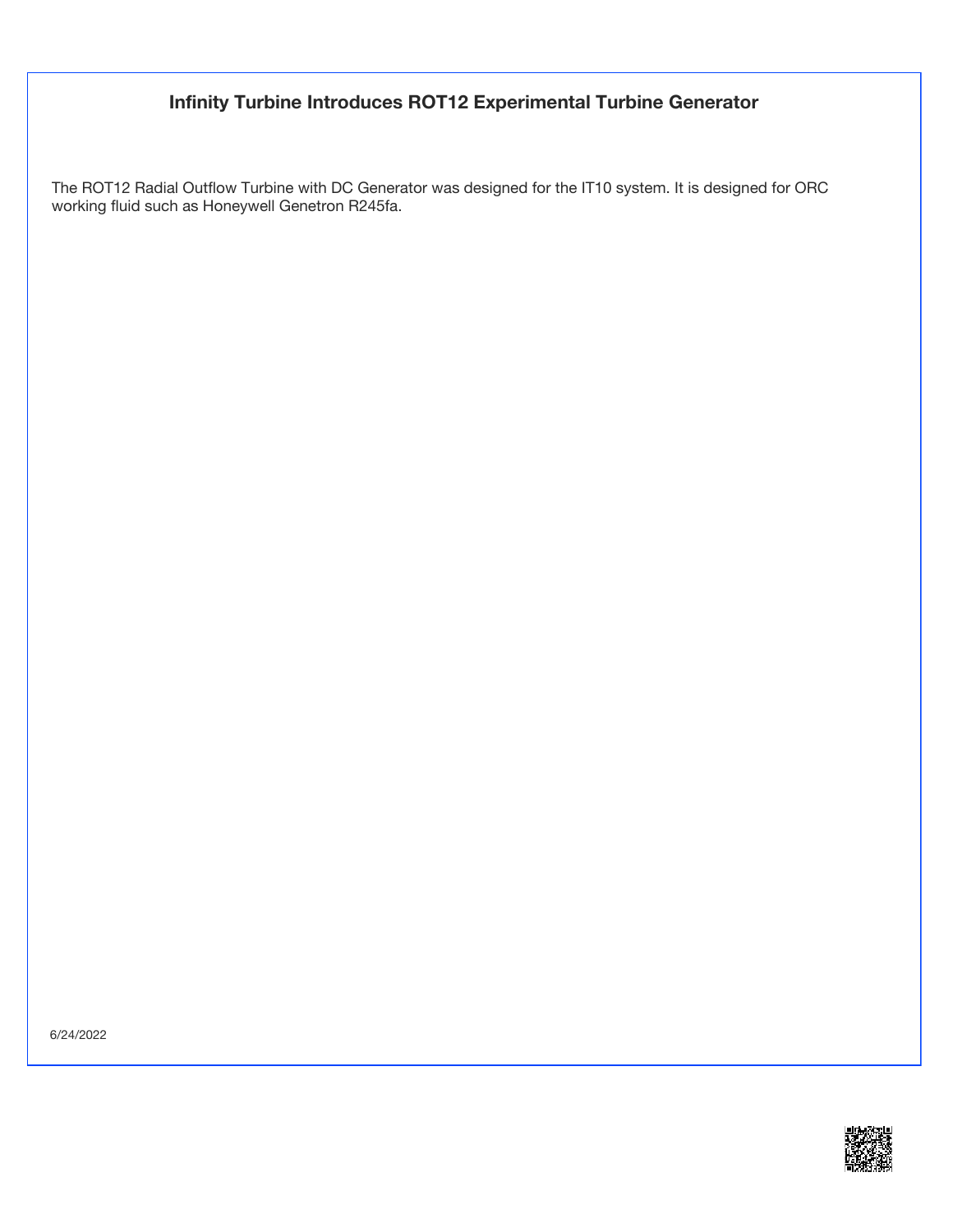#### **NFT Designs For Sale**

Infinity is now offering its turbine and system designs as a NFT as a first in the industry to enter its develop turbine development programs as part of the Ethereum blockchain arena.

The program offered by Infinity will initially be their own products, but will rapidly expanding into a clearinghouse of any tech NFT product (development, design, equipment, CO2 credits, and more).

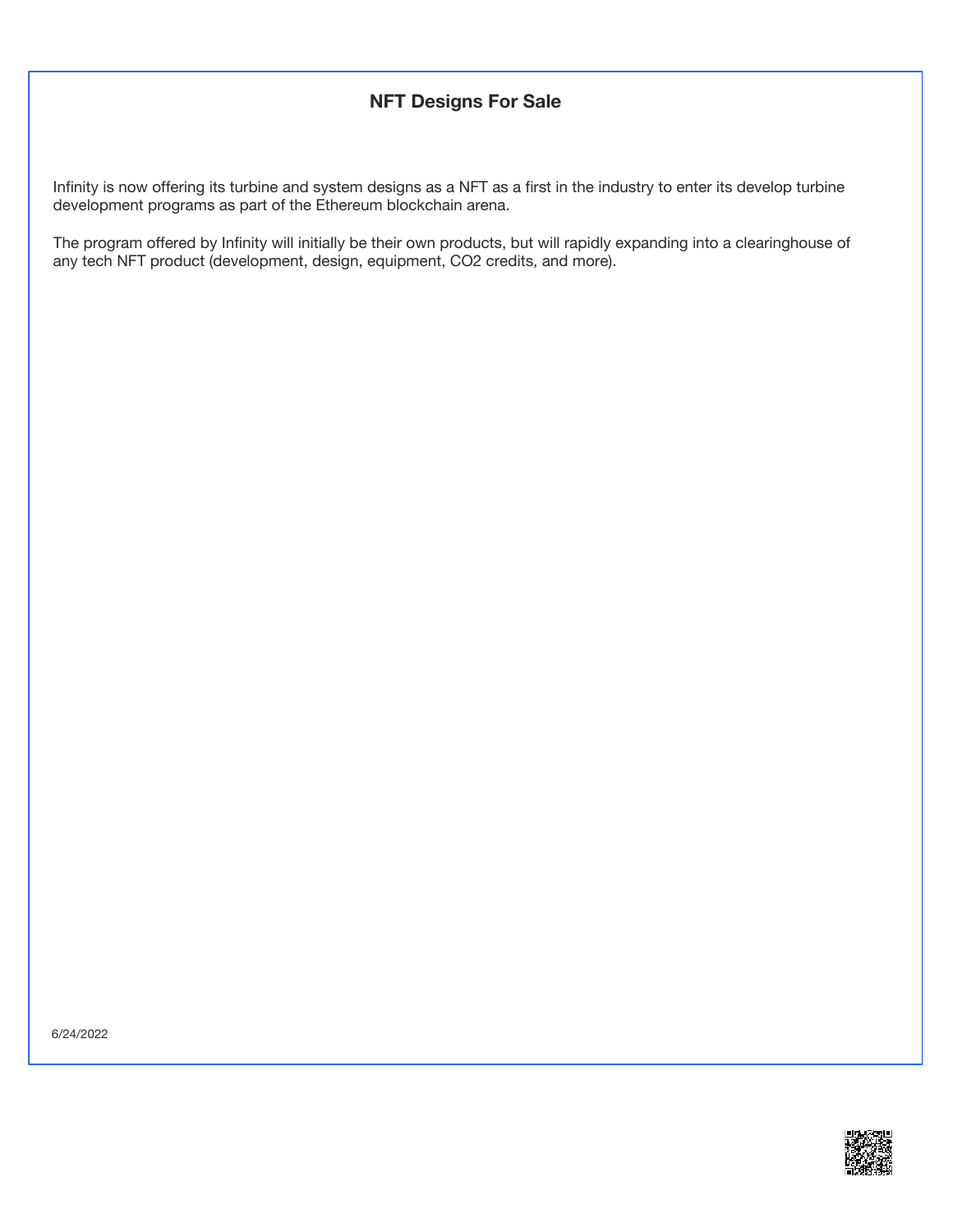#### **Bitcoin, Ethereum and Crypto Mining Solutions to Convert Waste Heat into Cooling**

Profitable bitcoin mining focusses on lower energy costs while increasing efficiencies to reduce costs to gain access to profit. With the ban on crypto mining and trading in China, there is a huge blockchain vacuum.

A typical bitcoin miner will gross about \$8 per day (subtract electrical costs from that) and produces around 10,000 btu of heat from the processors. As you can see, trying to make money using this process will involve deploying multiple miners (many buy buildings or modular storage solutions and fill them with miners).

Infinity Turbine is now introducing the Crypto Mine Shaft, which uses shipping containers to house miner GPUs. Not only can we provide plans to convert shipping containers into miner farms which are scalable, but we can provide cost saving solutions for using the waste heat to provide cooling using our innovative strategies. This gives you a competitive edge over others, since you reduce your power costs.

We are also developing a Filemaker solution which allows you to enter in costs to plan before starting your operation for ROI (payback). This includes variables such as miner speed (to figure out puzzle), electricity costs, cooling costs, and other items (many of which you can add as custom components).

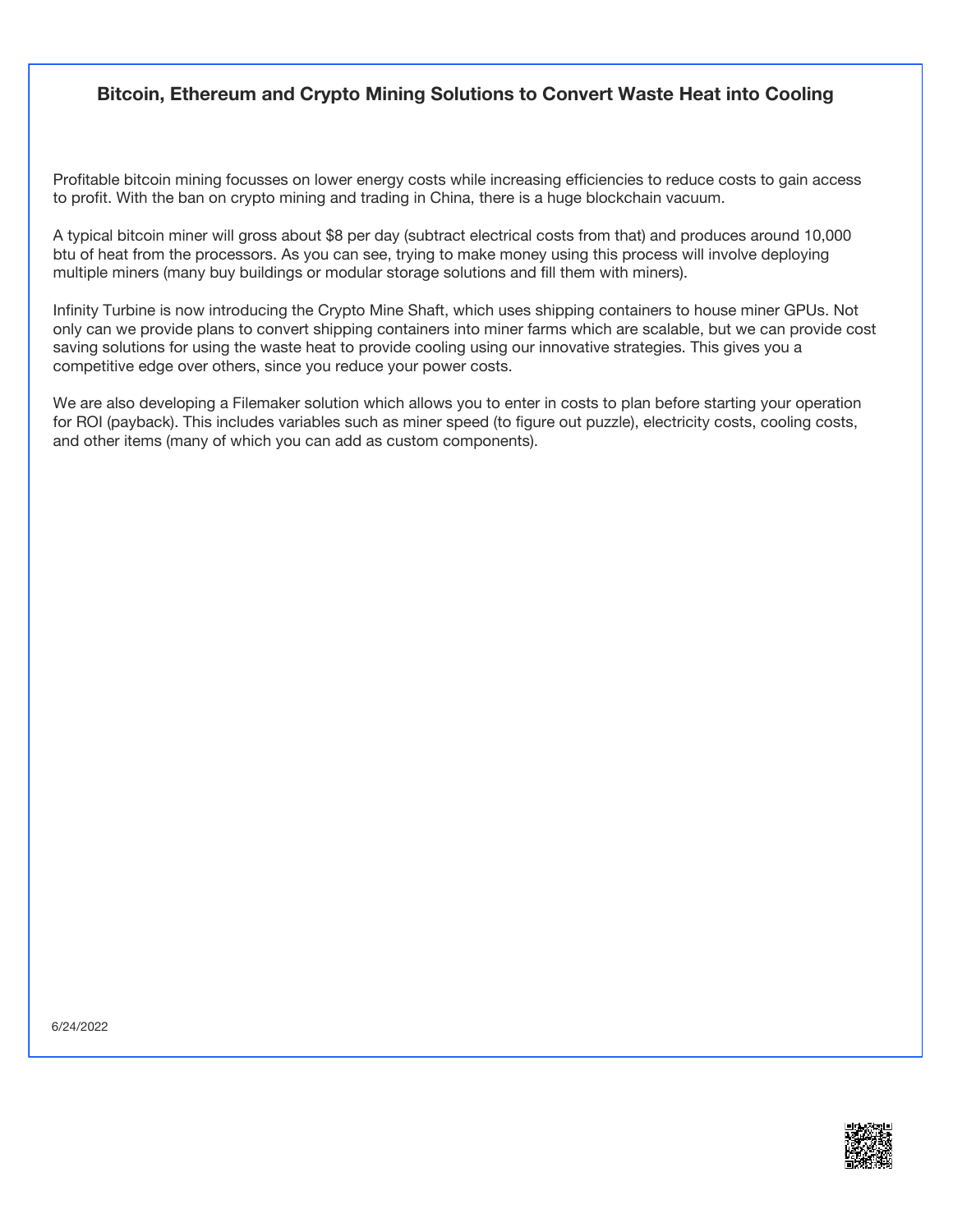#### **Standing Wave Turbine**

The major achievement of the standing wave turbine is to provide a standing wave (lenticular) combustion chamber which does not have any impact on driving the compressor.

This allows for a propagating 3D combustion zone that is not limited to allow heat restrictions which results in better efficiency and lower fuel flow.

We are purposely limiting details of this project as it is being developed.

Our only customer goals are @elonmusk and @spaceX.

NFT and licensing opportunities will be available.

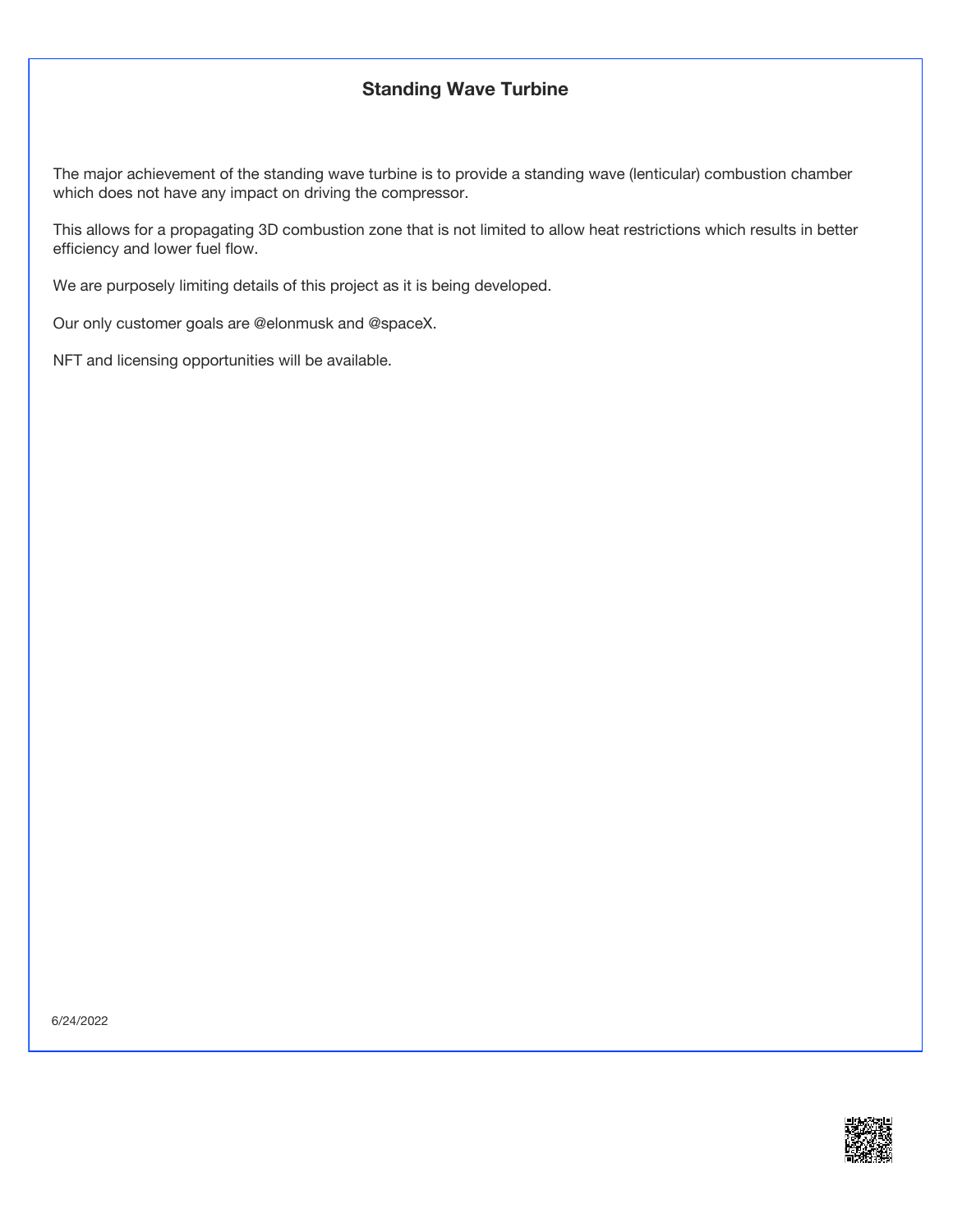#### **Infinity Turbine Maker and Sample Plans Download**

Infinity Turbine is offering some of its technology and designs for one-off 3D printing or building for non-commercial use. These include the Tesla Valve, Milling Machine Jig, Electric Motor and Coil Developers Kit, and Magnetic Gear Reduction Coupling Device. Others will be added soon. This gives you some idea of the structure or the Cad/Cam plans we offer for sale.

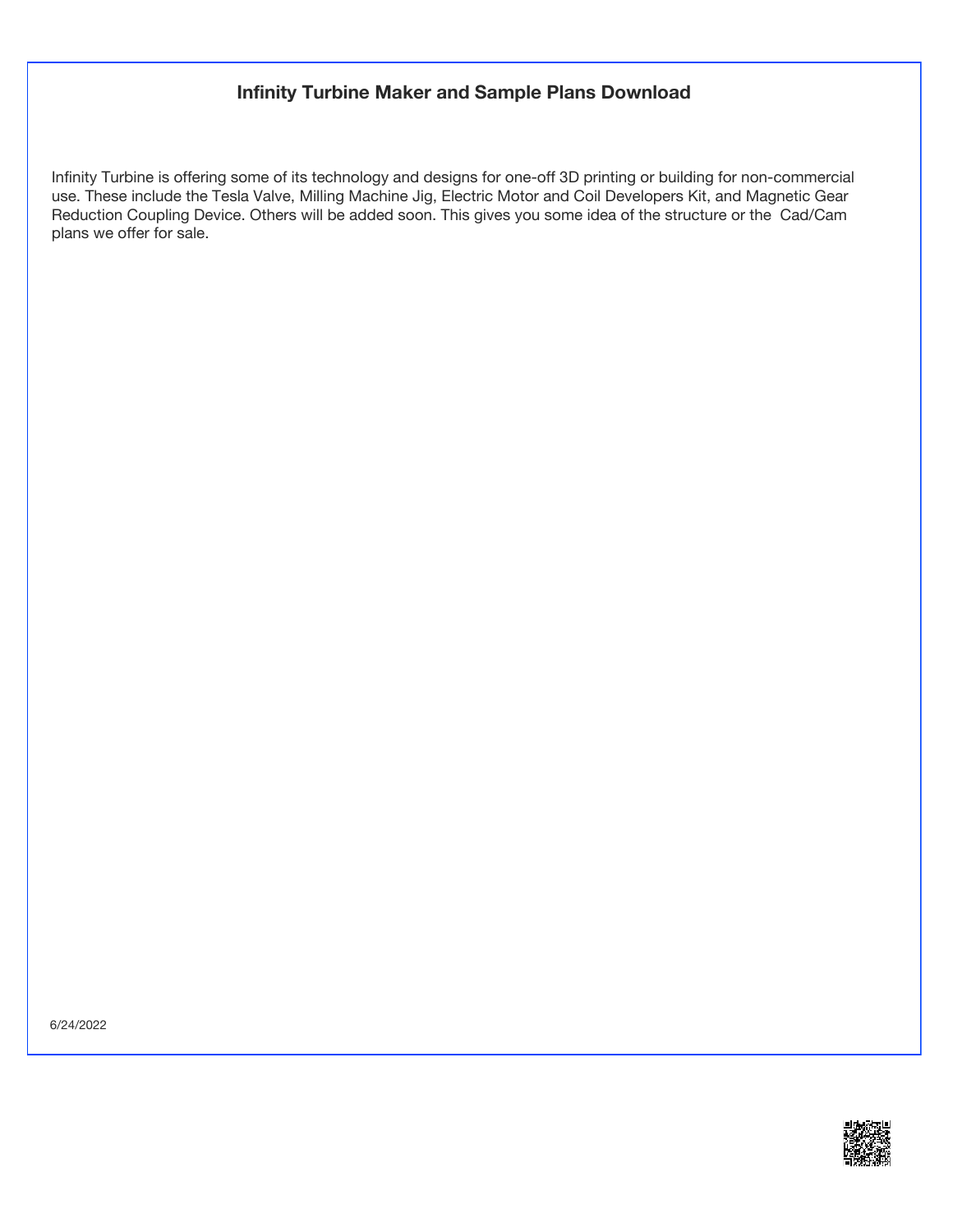#### **Utilizing waste heat from Diesel Generators to make free power.**

Taking waste heat from diesel generators can produce free power in a Organic Rankine Cycle (ORC) system. The sources of waste heat are engine cooling (replacing large coolant system fan) and stack exhaust which is normally waste heat to the atmosphere.

The ORC does require a cool liquid condenser flow, but generally can utilize the waste heat from the diesel engine to provide 28 percent savings. Generally a 500 kW diesel or larger are prime candidates for utilizing waste heat to make power. Those savings may be greater than \$200,000 USD per year for a 500 kW or larger generator running 24/7.

Exhaust to Power: With an additional waste heat to thermal oil heat exchanger, you can capture the diesel exhaust from the pipe to supply heat to the Infinity turbine. This is about 40 percent of total fuel savings as shown in chart below.

Coolant to Power: Pipe straight to the Infinity turbine. This is about 32 percent of total fuel savings as shown in chart below.

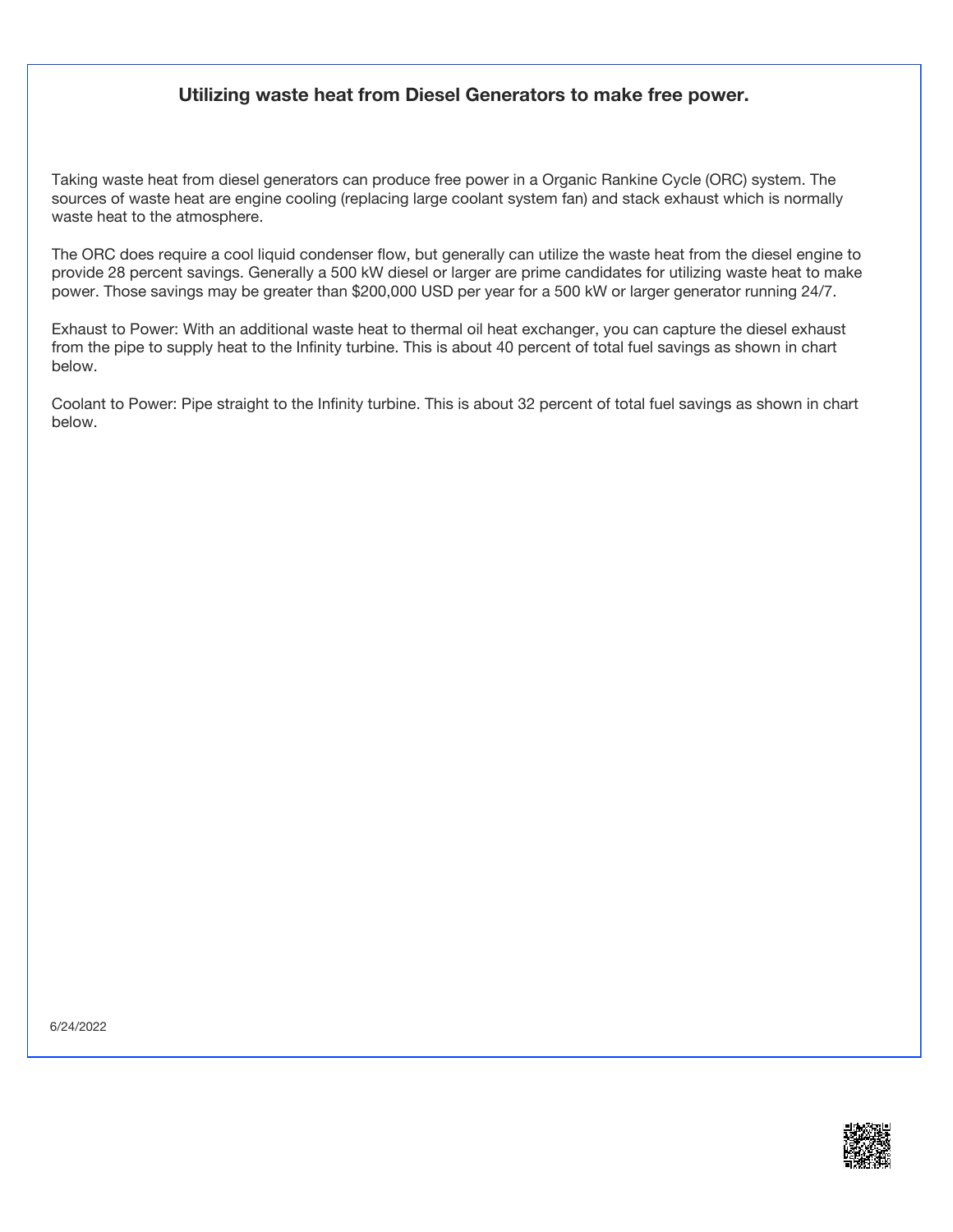## **Surplus Parts and Systems for Sale**

Surplus for sale including full systems, turbines, parts, Swagelok stainless steel fittings, and more...

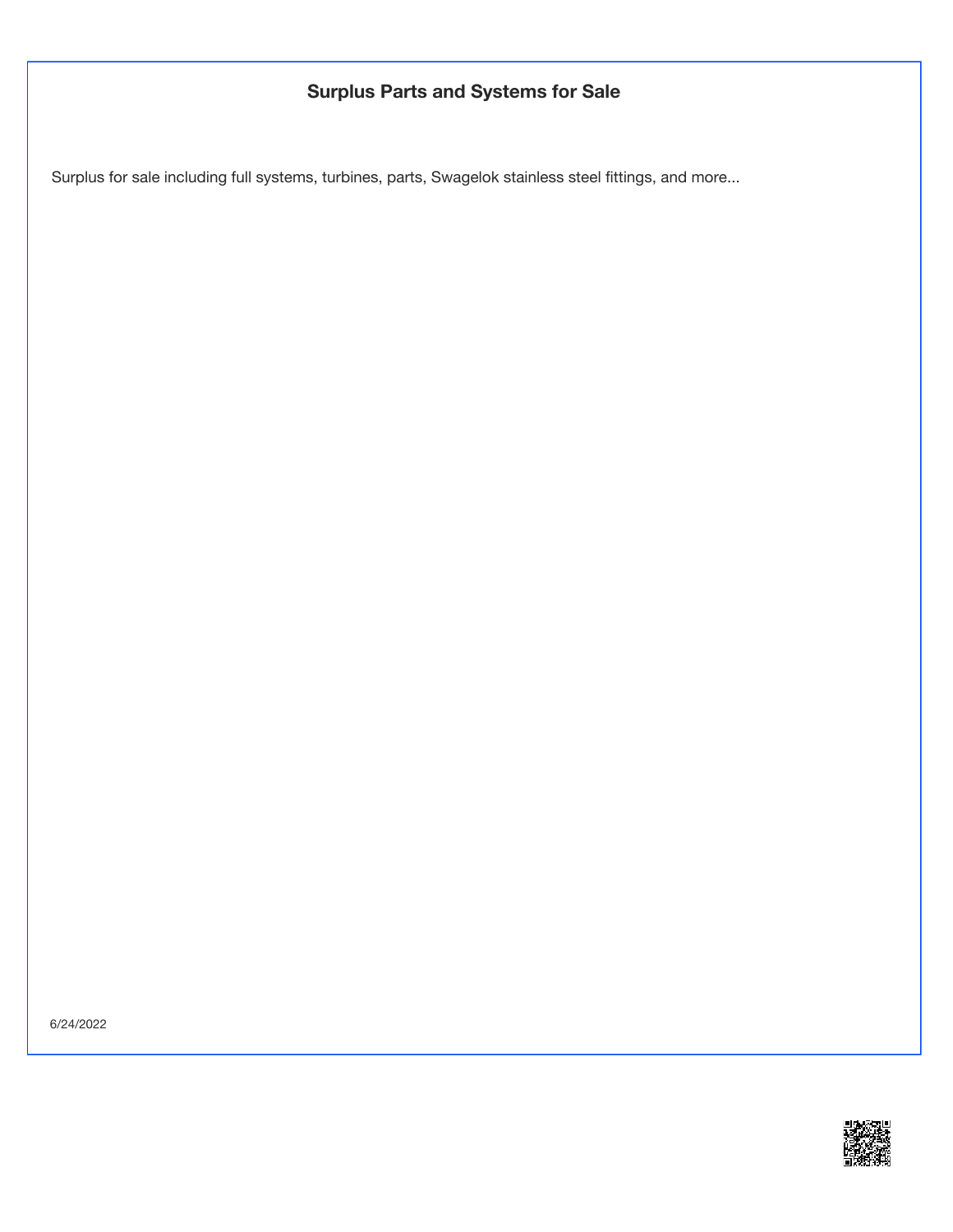#### **Infinity Turbine: Ground Power Unit GPU Lithium Remote Power Generator - Stand Alone Power**

Infinity Turbine: Ground Power Unit GPU Lithium Remote Power Generator - Stand Alone Power

Infinity Turbine is developing a home based GPU (ground power unit) that is based on lithium batteries. This cart mounted system is easy to move around to the jobsite, home, mobile, or marine. Hook up your PV panels, wind generator, backup generator, or grid power to charge.

Visit our videos page with link below...

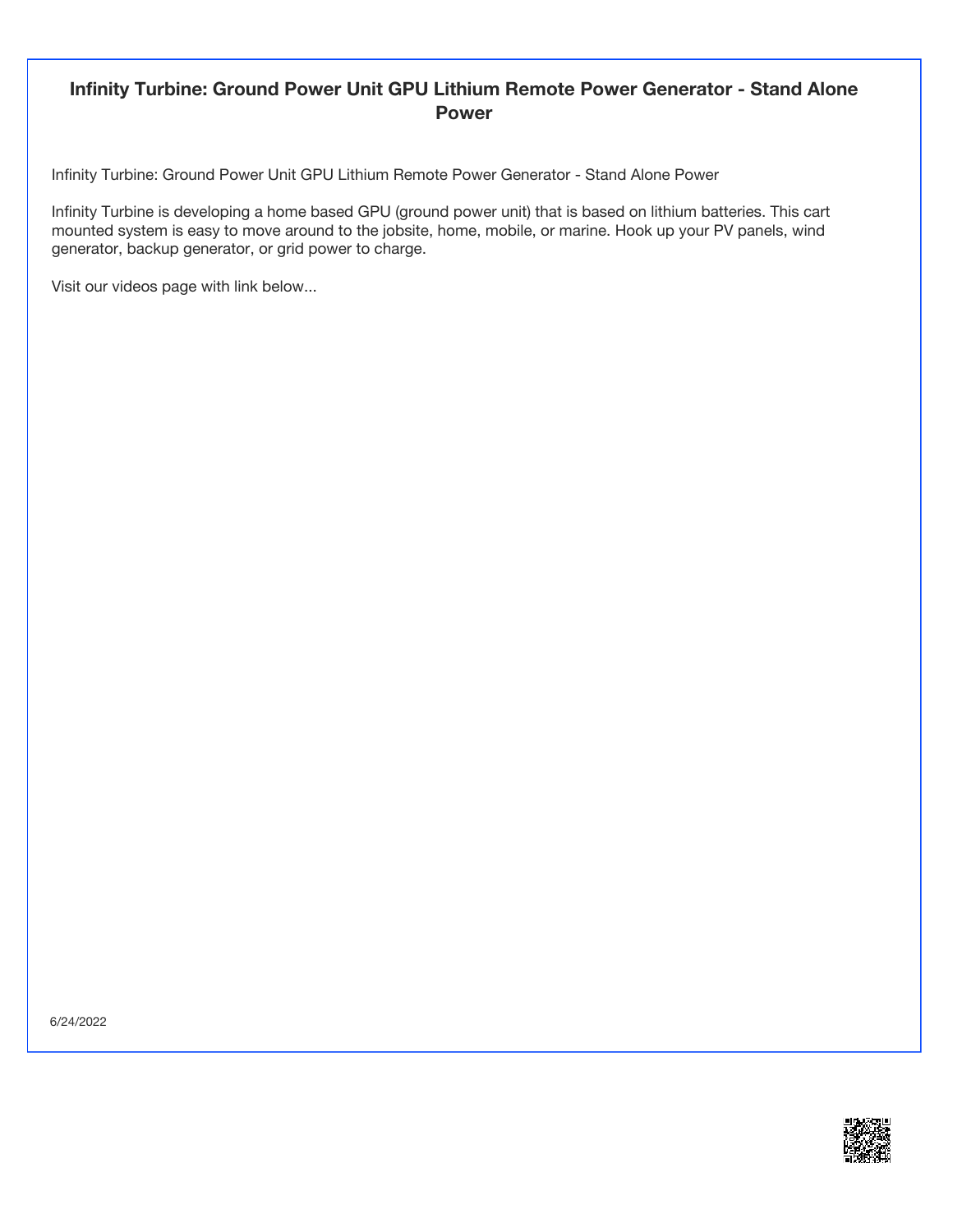#### **Ground Power Unit GPU Lithium Remote Power Generator Stand Alone Power**

Infinity Turbine: Ground Power Unit GPU Lithium Remote Power Generator - Stand Alone Power

Infinity Turbine is developing a home based GPU (ground power unit) that is based on lithium batteries. This cart mounted system is easy to move around to the jobsite, home, mobile, or marine. Hook up your PV panels, wind generator, backup generator, or grid power to charge.

Visit our videos page with link below...

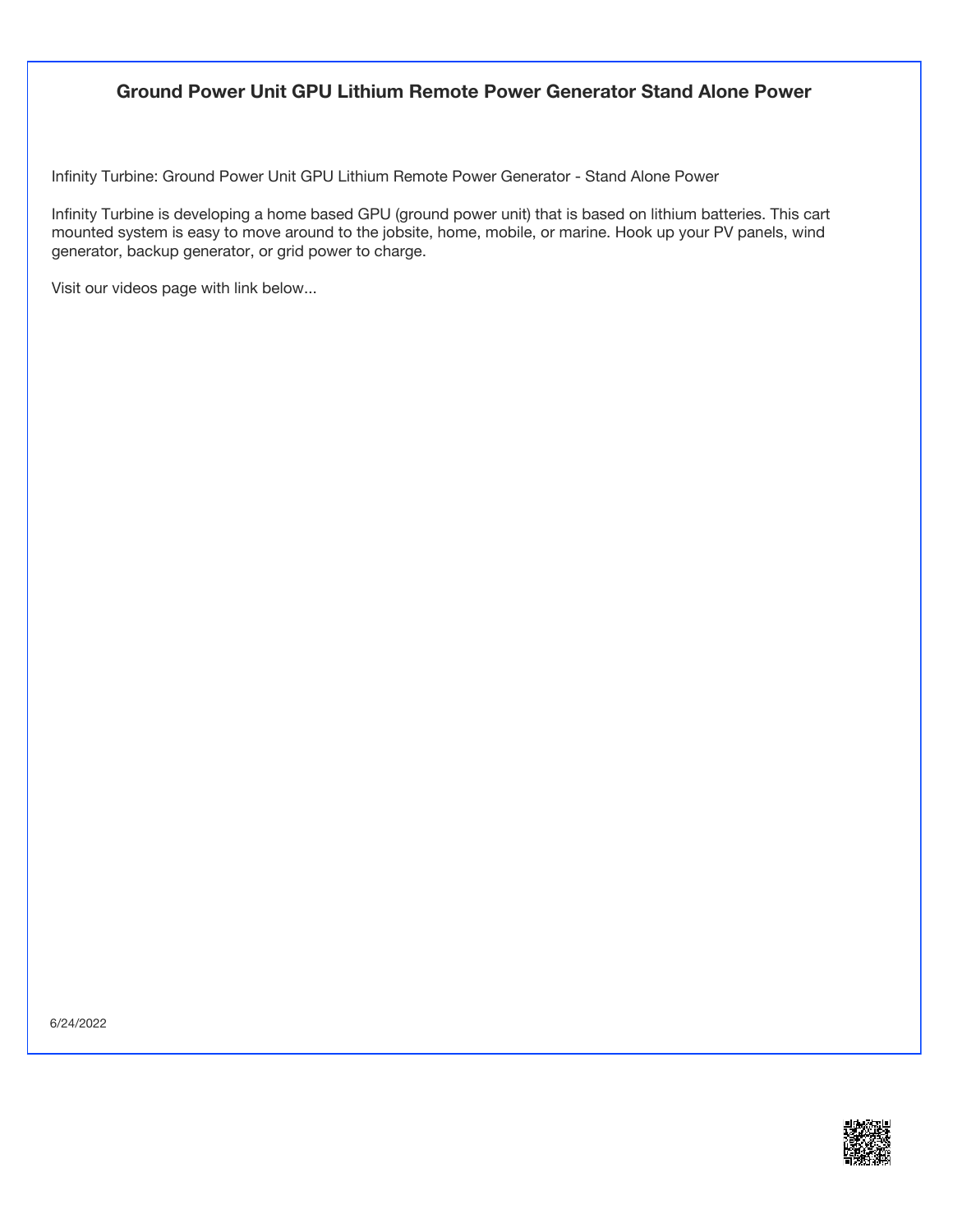#### **Xprize**

\$100 MILLION Prize Purse: XPRIZE Carbon Removal is aimed at tackling the biggest threat facing humanity - fighting climate change and rebalancing Earth's carbon cycle. Funded by Elon Musk and the Musk Foundation, this \$100M competition is the largest incentive prize in history, an extraordinary milestone. Any carbon negative solution is eligible: nature-based, direct air capture, oceans, mineralization, or anything else that achieves net negative emissions, sequesters CO2 durably, and show a sustainable path to achieving low cost at gigatonne scale.

Our Strategy: Harvest CO2 from the most plentiful source, the sea (where CO2 is most concentrated). This is done by a new gas leverage turbine called the Sea Merlin Engine.

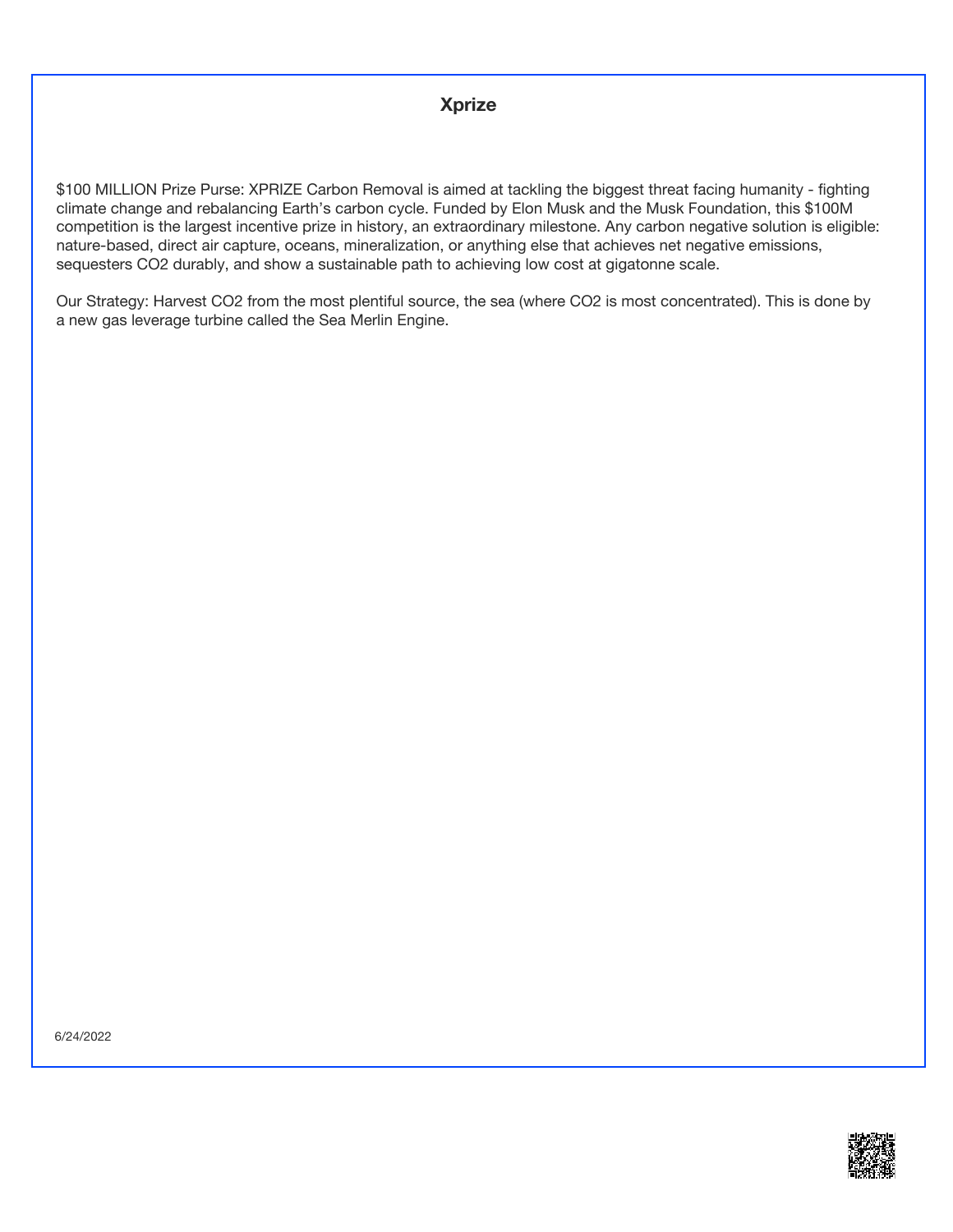## **CO2 to Fuels Experimental Developer Platform Processor**

The purpose of this platform is to provide experimentation and development of novel gas to liquids (GTL) technologies for the utilization and mitigation of carbon dioxide.

Infinity is now providing experimental platforms for developing modular cart mounted GTL (gas to liquids) fuel processing from CO2. Using Nafion or similar catalysts (available in sheets, tubes, pellets, and more), the inputs are CO2, water, and electricity to make alcohol (ethanol, methanol, and butanol). The selectivity of the output will depend on your formula for the inputs and catalyst.

The Infinity GTL Processor allows you to adjust the flow of CO2, water, and electricity. The platform also allows you to incorporate and modulate in-situ power production, static electricity generation (SEG), and other unique functions.

The processor platform is available in a completed cart or parts in kit form for developers who want to configure their own system.

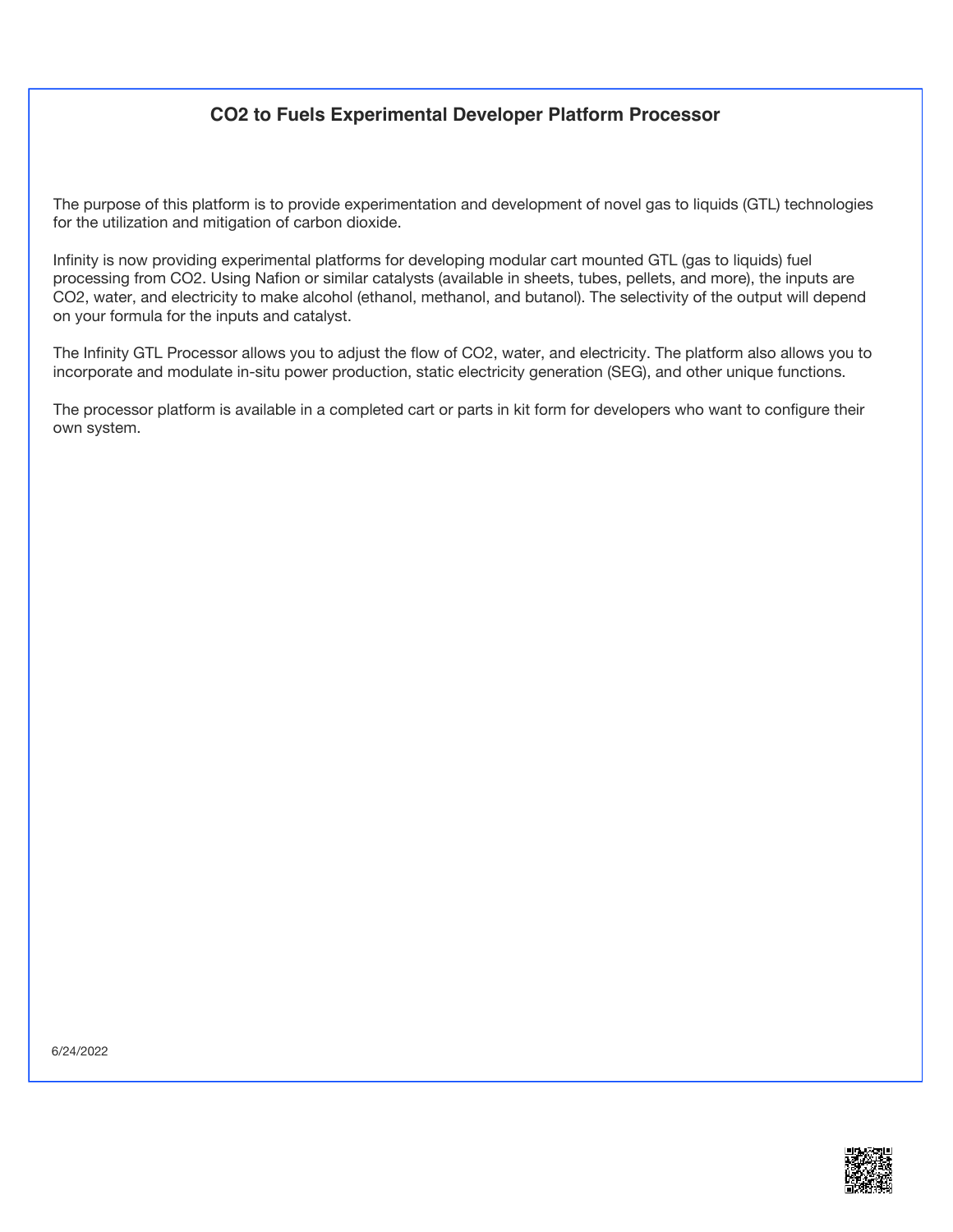### **CO2 to Rocket Fuel Experimental Developer Platform Processor**

The purpose of this platform is to provide experimentation and development of novel gas to liquids (GTL) technologies for the utilization and mitigation of carbon dioxide.

Infinity is now providing experimental platforms for developing modular cart mounted GTL (gas to liquids) fuel processing from CO2. Using Nafion or similar catalysts (available in sheets, tubes, pellets, and more), the inputs are CO2, water, and electricity to make alcohol (ethanol, methanol, and butanol). The selectivity of the output will depend on your formula for the inputs and catalyst.

The Infinity GTL Processor allows you to adjust the flow of CO2, water, and electricity. The platform also allows you to incorporate and modulate in-situ power production, static electricity generation (SEG), and other unique functions.

The processor platform is available in a completed cart or parts in kit form for developers who want to configure their own system.

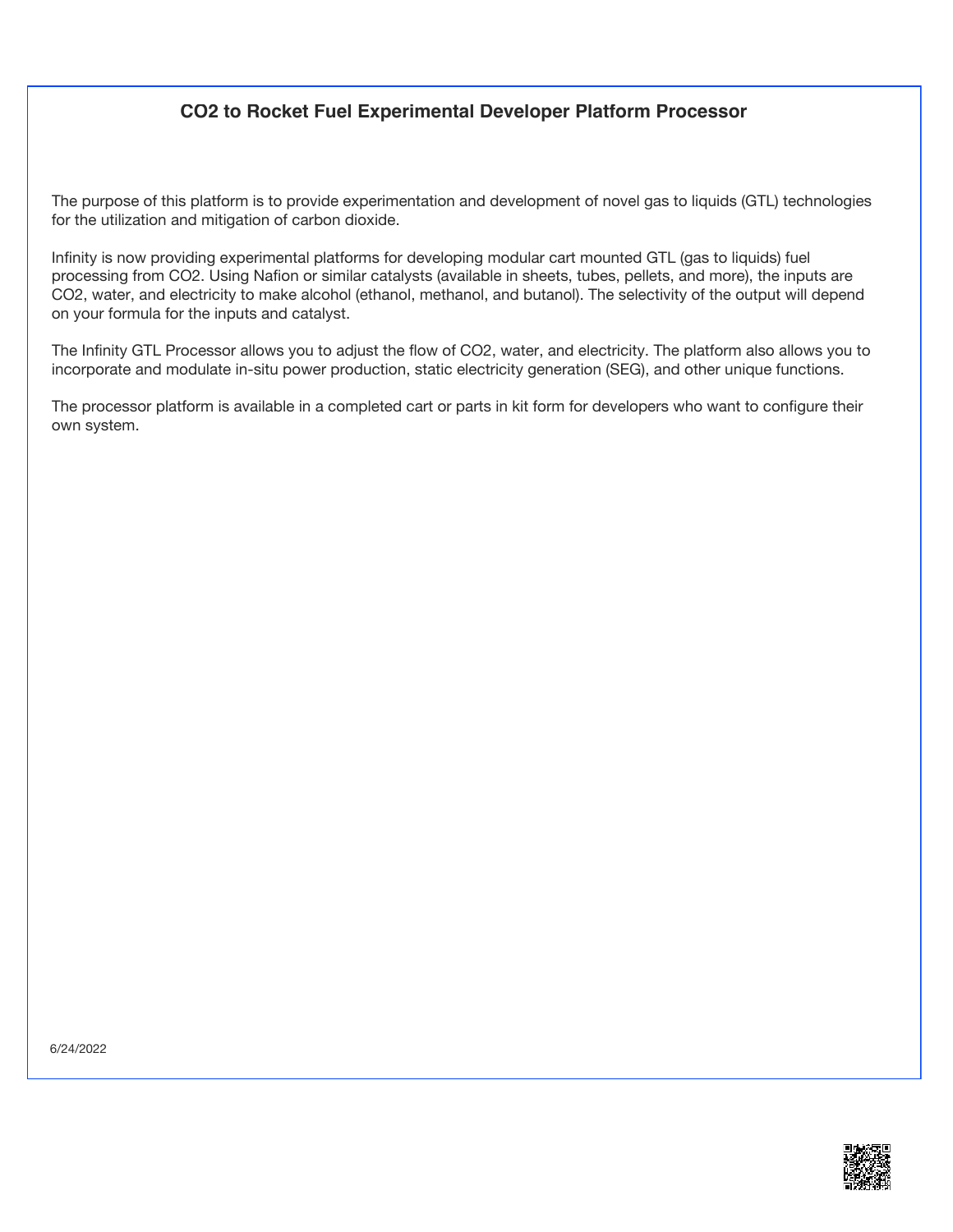#### **Supercritical CO2 to treat Nafion for Direct Methanol Fuel Cells**

Supercritical carbon dioxide treatment was used to enhance performance of NR212. The microstructure of NR212 membranes was reorganized after the Sc-CO2 treatment. The treated NR212 membranes showed higher proton conductivity than Nafion 117. The treated NR212 membranes showed lower methanol permeability than Nafion 117. Direct Methanol Fuel Cell (DMFC) performance of the treated NR212 membranes was better than Nafion 117 (2012). The Nafion-grafted-polystyrene sulfonic acid (N-g-pssa) exhibits higher ion conductivity and lower methanol permeability than that of Nafion 115. The N-g-pssa membranes are tested as electrolytes in a direct methanol fuel cell. Compared with the as-received NR212 membranes, all the Sc-CO2 treated NR212 membranes show higher proton conductivity and better capacity of barrier to methanol crossover. From Fenton test, it can be found that the Sc-CO2 treated NR212 membranes have better chemical stability than that of NR212 membranes. Therefore, NR212 membranes treated by the Sc-CO2 method may be promising candidate electrolytes for DMFC applications (2020).

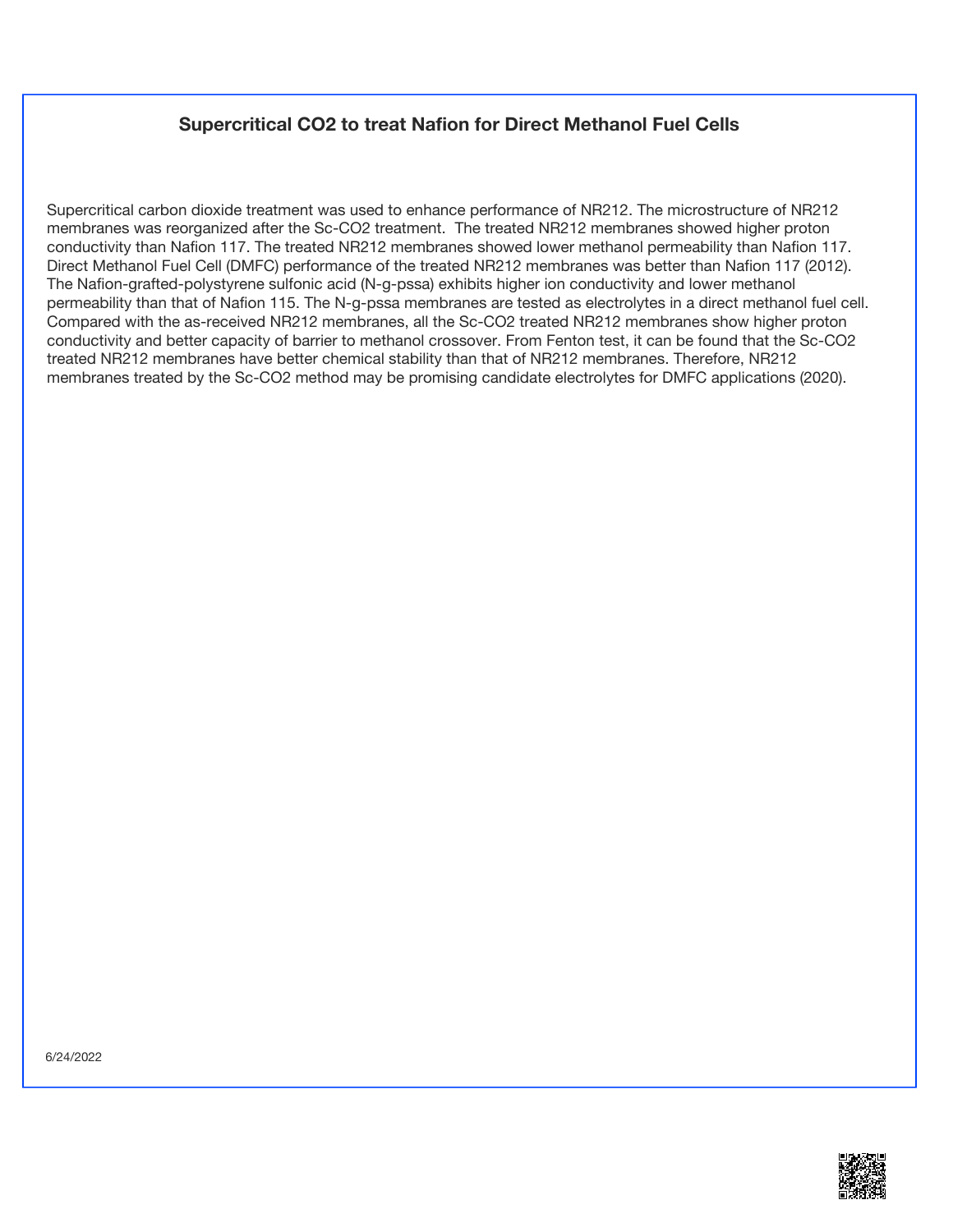## **Rocket Fuel from CO2**

Infinity is now offering an experimenters platform for those who wish to develop liquid or gas CO2 to plastics and alcohol fuels, including Rocket Fuel. Inputs: CO2, H20, DC electricity, and Nafion or other membrane catalysts.

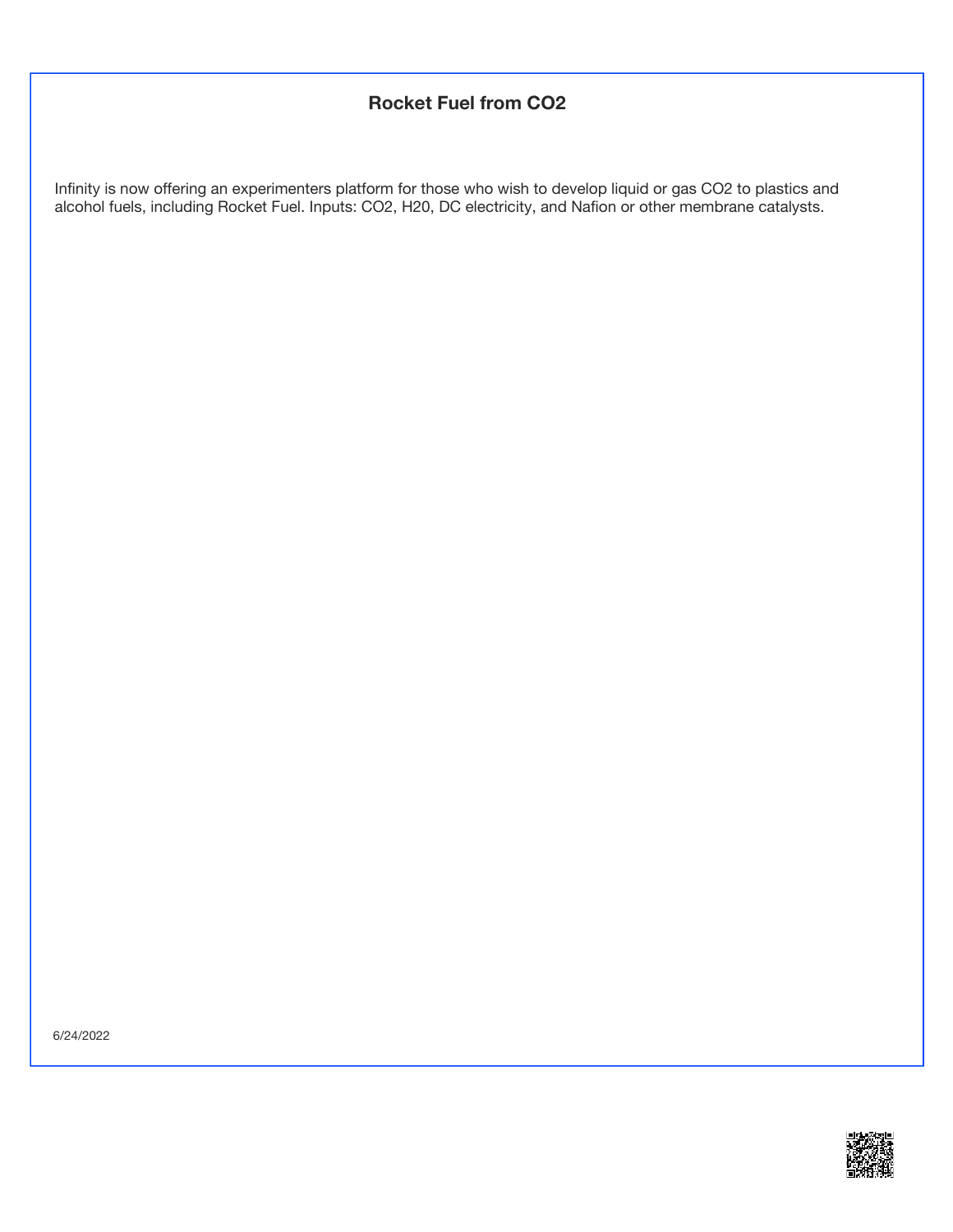### **Converting CO2 to Fuel Grade Ethanol, Methanol, and Butanol using a Reverse Fuel Cell**

Infinity is now providing experimental platforms for developing modular cart mounted GTL (gas to liquids) fuel processing from CO2. Using Nafion or similar catalysts (available in sheets, tubes, pellets, and more), the inputs are CO2, water, and electricity to make alcohol (ethanol, methanol, and butanol). The selectivity of the output will depend on your formula for the inputs and catalyst. The Infinity GTL Processor allows you to adjust the flow of CO2, water, and electricity. The platform also allows you to incorporate and modulate in-situ power production, static electricity generation (SEG), and other unique functions. The processor platform is available in a completed cart, or parts (kit form) for developers who want to configure their own system.

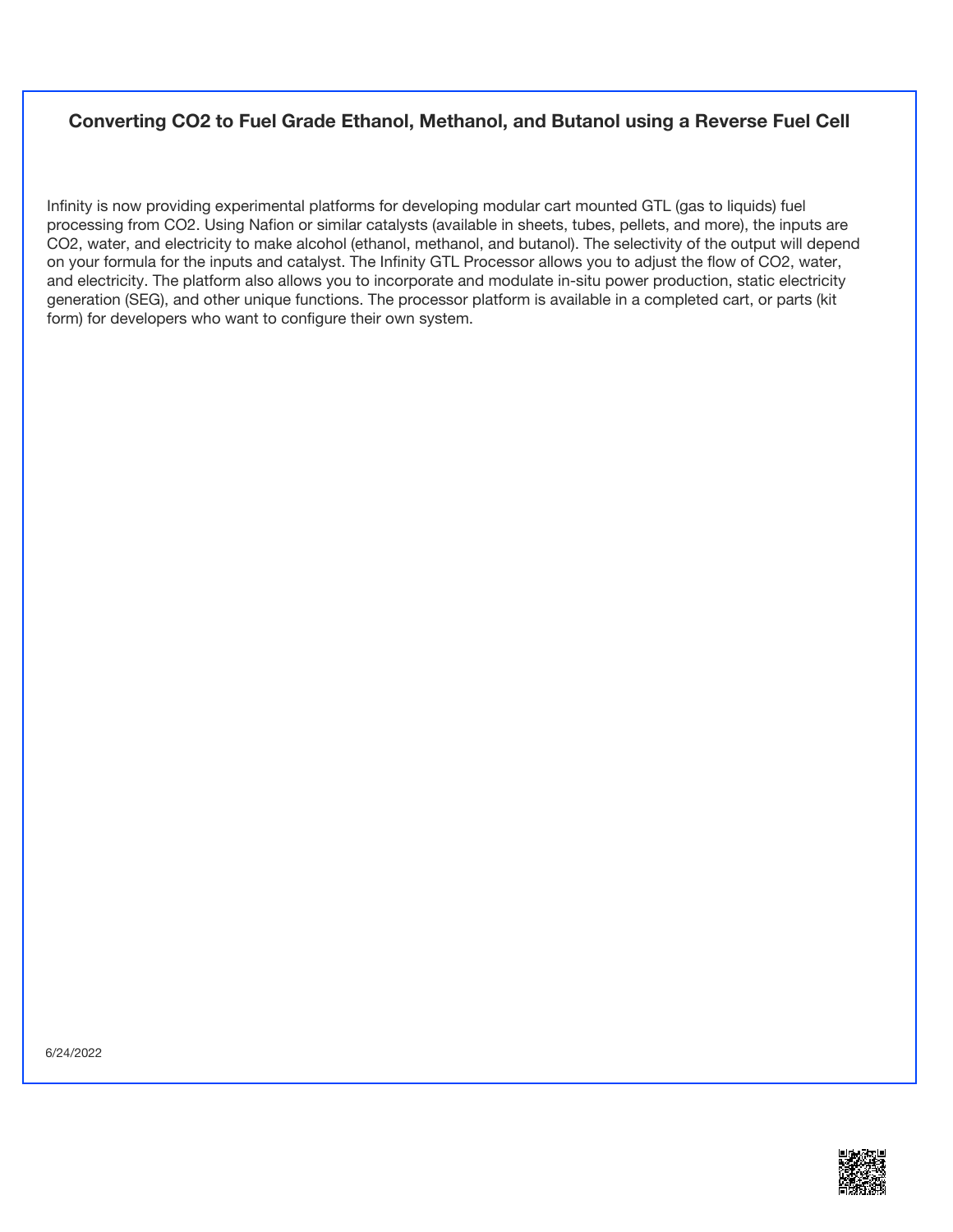## **Radial Outflow 1MW Turbine AC Induction Generator Plans and Blueprints**

Infinity Turbine now has available blueprints for a 1 megawatt ORC radial outflow turbine.

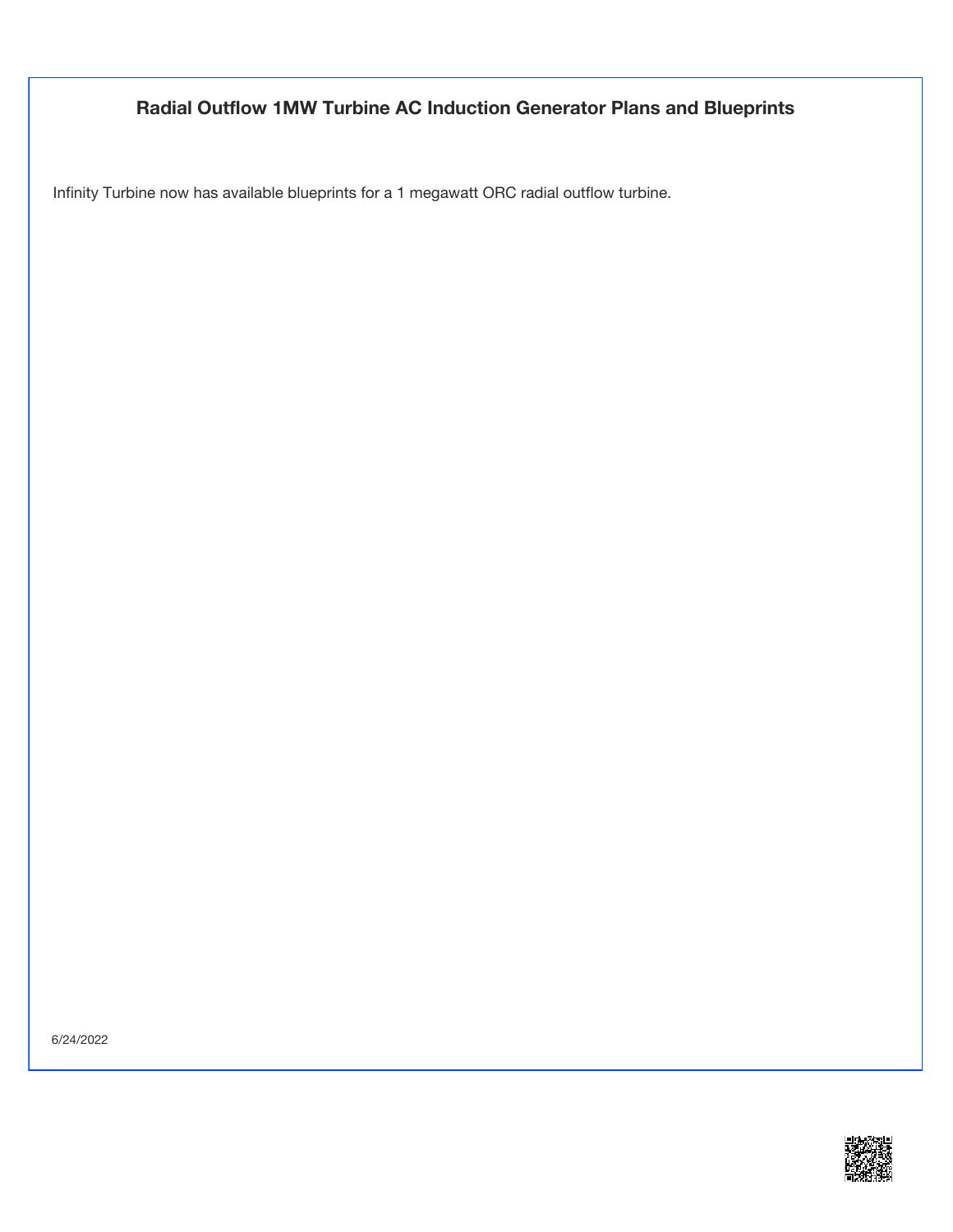### **Vacuum Dry Kiln for drying Lumber**

Infinity Turbine with Global Energy are developing DIY plans and kits for kiln vacuum drying lumber. I invented the Global Container Kiln back in 1990 by converting standard shipping containers into dry kilns for the small sawmills. Infinity Turbine has specialized in developing simple pressure vessels and systems with it's renewable waste heat turbine generators back in 2008, and has extensive experience in pressure vessels. It's a natural fit.

Why a vacuum kiln ? Lumber prices are crazy. Homebuilders cannot find quality lumber (supplies are limited), and have turned to buying a portable sawmill, which produces green lumber. For building, that lumber needs to be dried. This is also true for cabinet makers, and other wood craft business.

Our container kiln was a standard dry kiln and could KD (kiln dry) hardwoods in 30 days. That's too long for most.

A vacuum kiln is the answer. Smaller chambers can dry in 3 days or less.